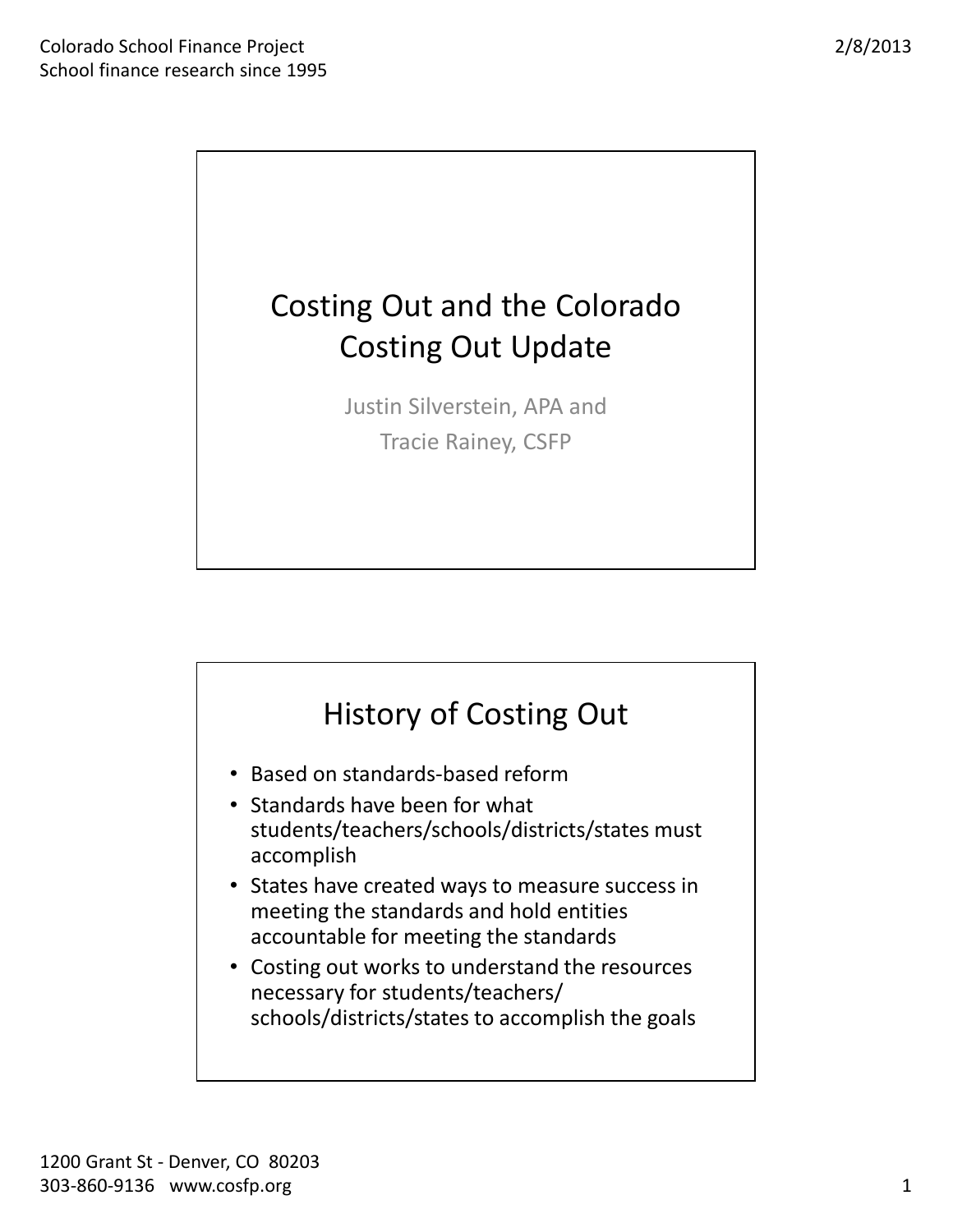

- APA has been involved in around 20 studies
- Studies have been commissioned by Governors, Legislatures, Departments of Ed. and advocacy groups

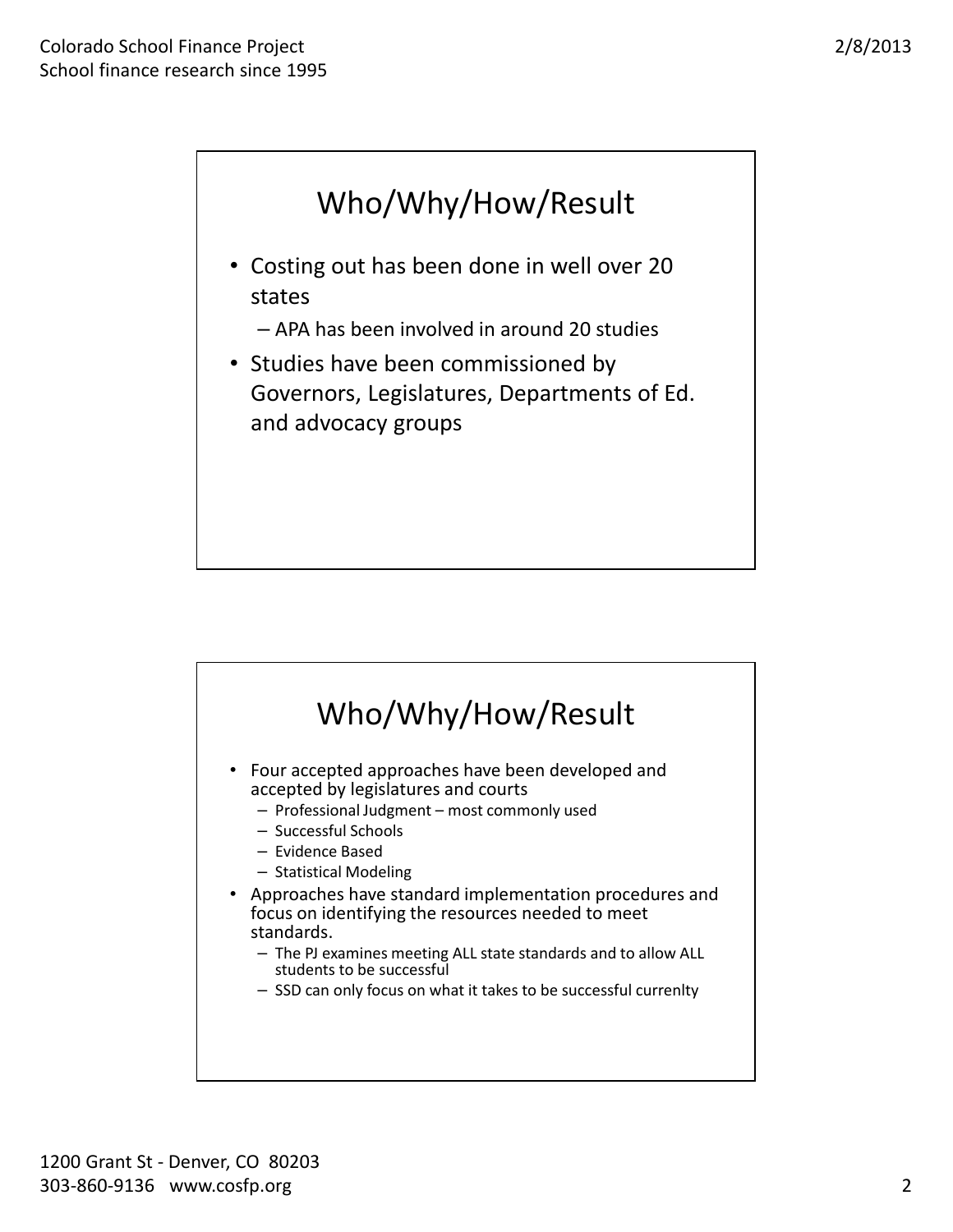

- A number of states have taken the results, even outside of court rulings, and implemented them into new formulas
- Most have phased in over time any needed additional revenues
- States include Maryland, Pennsylvania, Massachusetts, New Jersey, Mississippi, Kansas, Wyoming

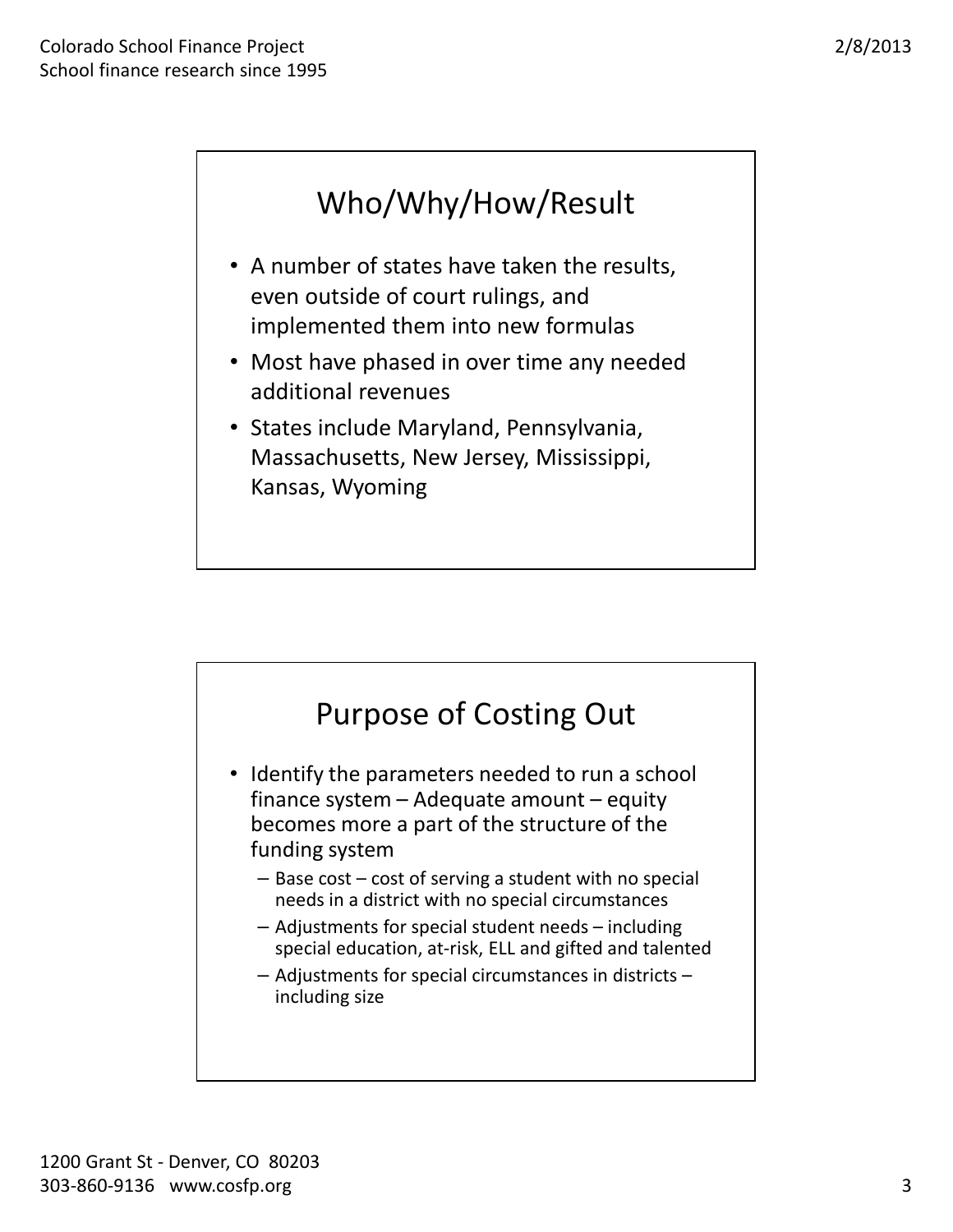## Costing Out Update

- Fully redid the successful school district study
	- Allowed us to examine most recent expenditures for the 18 districts identified as Accredited with Distinction for 2010-11 as identified by the state
	- Can attain the base cost figure using the SSD
	- Examined the spending of those districts deemed "most successful" at a point in time, in this case 2010- 11. Doesn't ensure that districts are meeting all state requirements. (Before full implementation CAP4K, Read Act, SB 191, and SB 163)

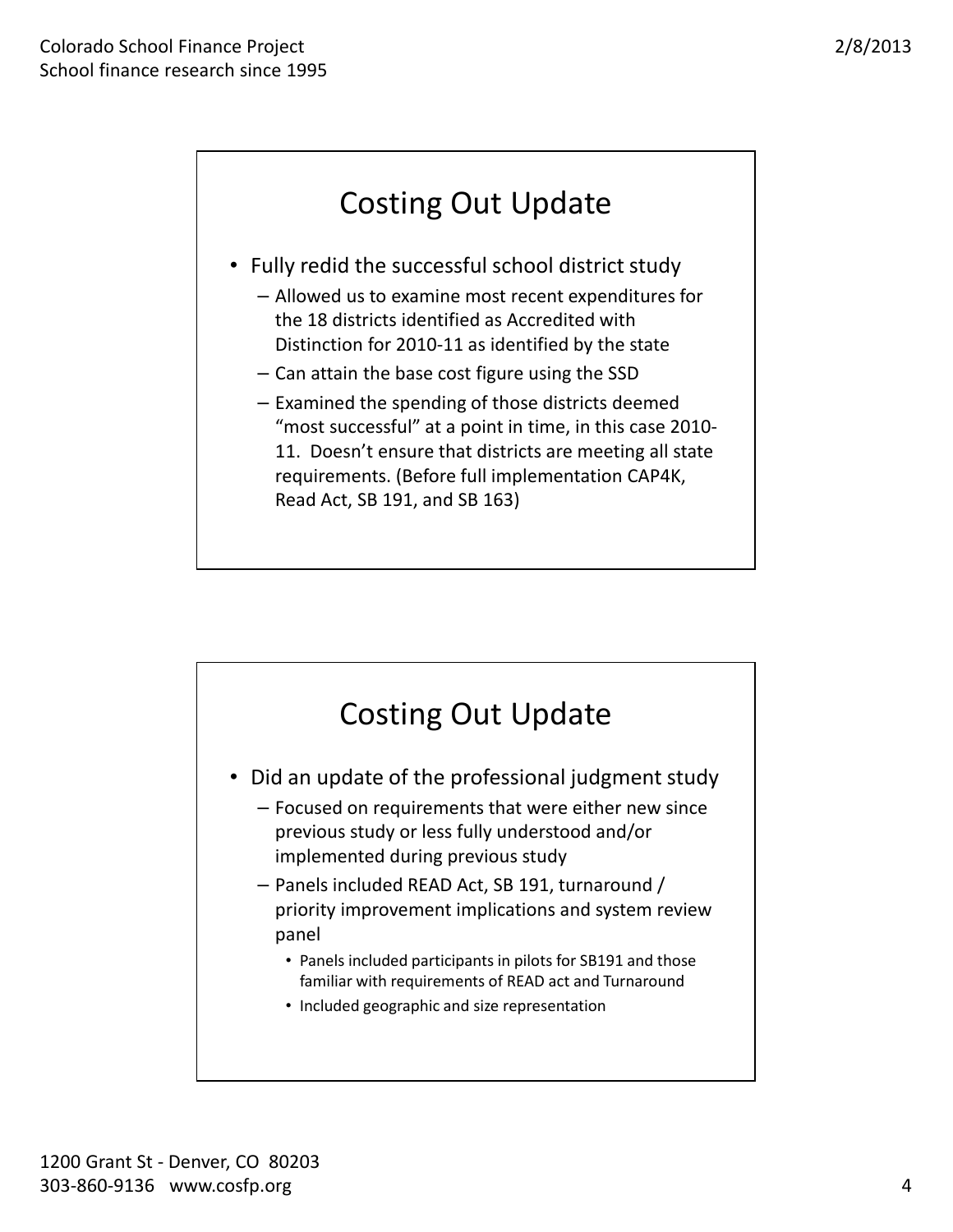